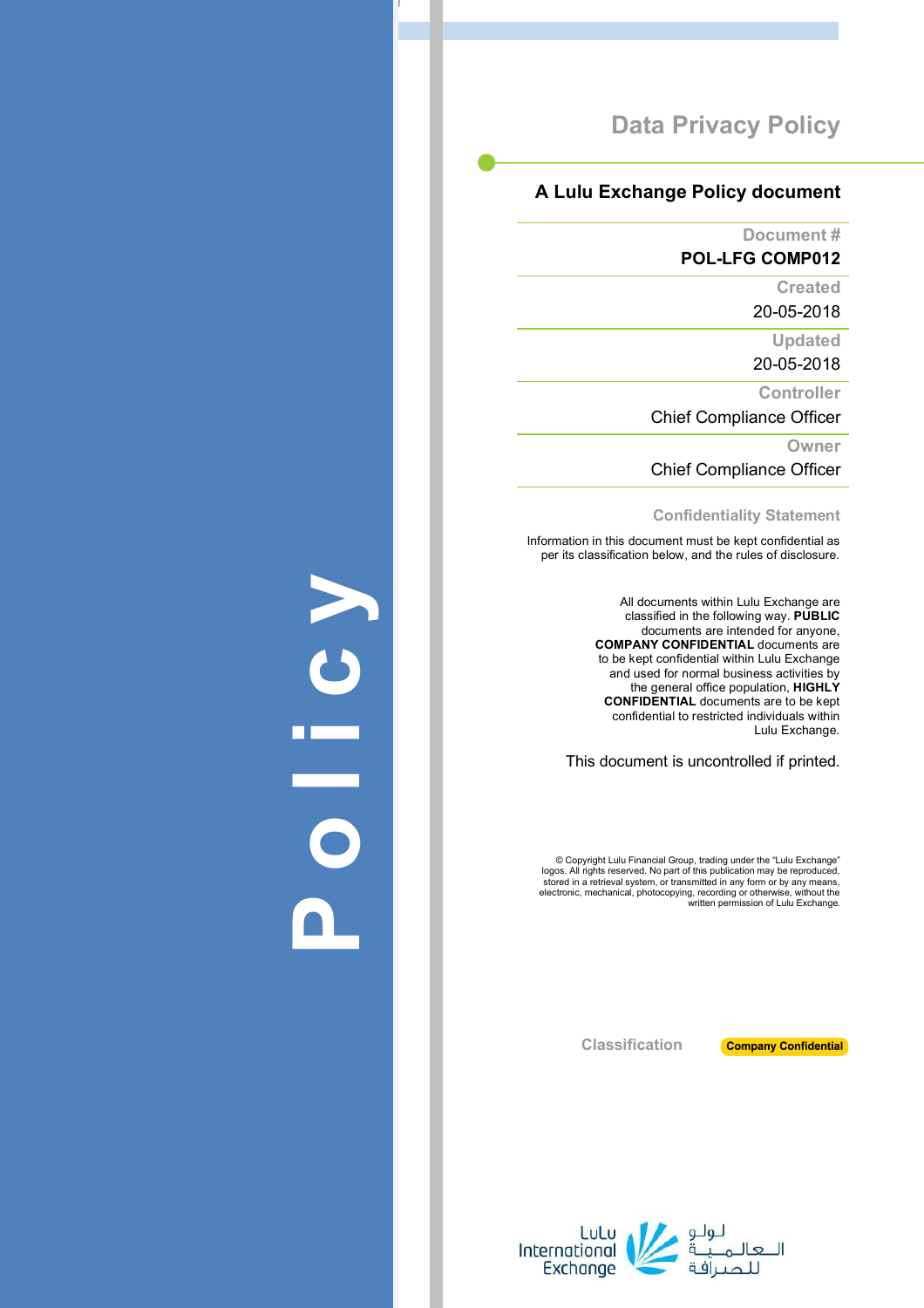# **Revision History**

| <b>Date</b> | Version Author |                      | <b>Comments (including Review History)</b>  |
|-------------|----------------|----------------------|---------------------------------------------|
| 20-05-2018  | $V$ 1.0        | Christos<br>Christou | Initial document designed as per Group BPMS |
|             |                |                      |                                             |
|             |                |                      |                                             |

**Doc ID POL-LFG COMP013** Printed<br>Created **20-05-2018** Updated

### **Classification Company Confidential DATA PRIVACY POLICY**

This document is uncontrolled if printed.<br>Controller CCO

Page 2 of 11 **Created** 20-05-2018 **Updated** 20-05-2018 **Owner** CCO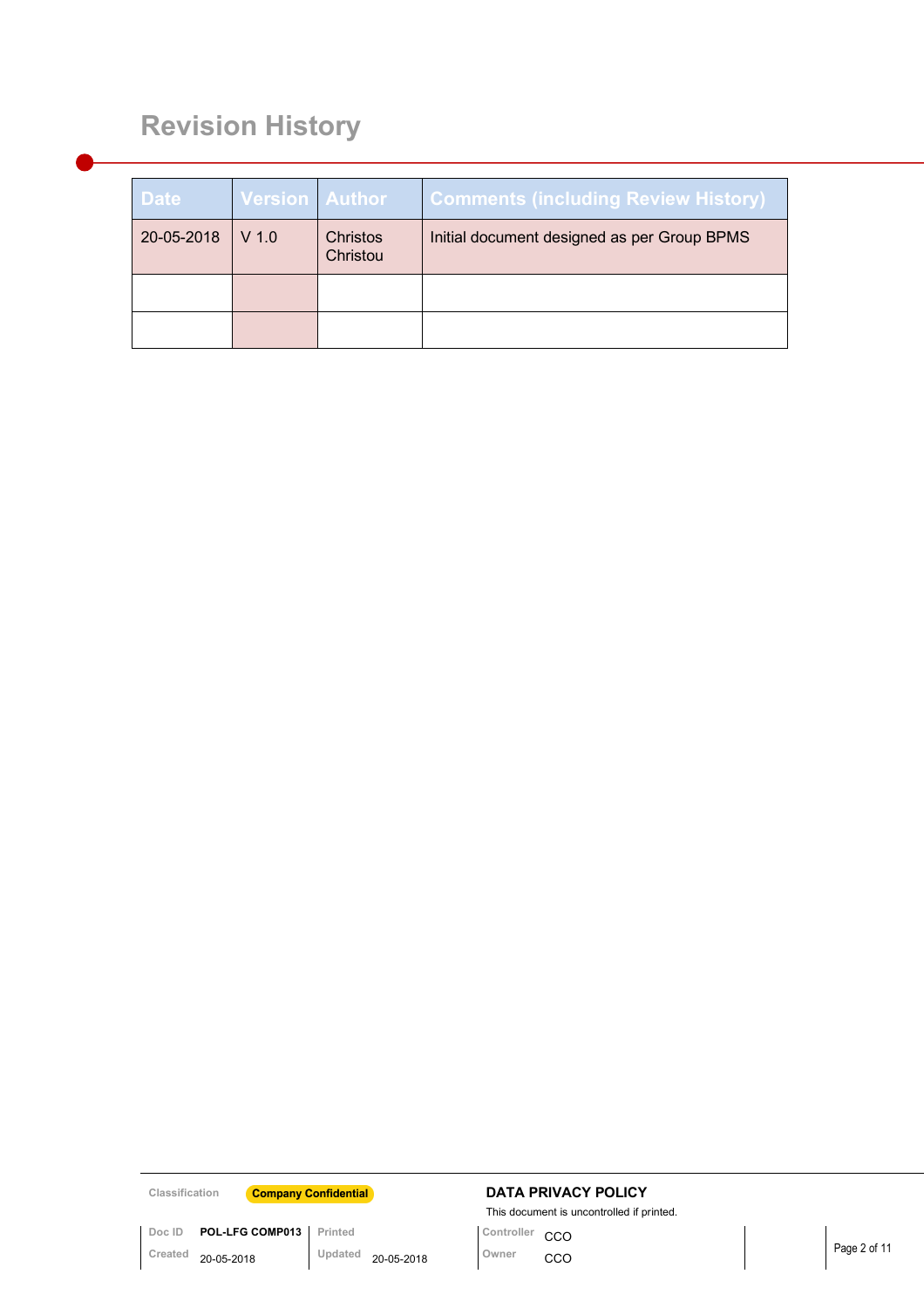## **Table of Contents**

| 1 |              |  |
|---|--------------|--|
| 2 |              |  |
| 3 |              |  |
| 4 |              |  |
|   | 6.1          |  |
|   | 6.2          |  |
|   | 6.3          |  |
|   | 6.4          |  |
|   | 6.5          |  |
|   | 6.6          |  |
|   | 6.7          |  |
|   | 6.8          |  |
|   | 6.9          |  |
|   | 6.10         |  |
|   | 6.11         |  |
|   | $\mathbf{z}$ |  |

Classification

Created 20-05-2018

**Company Confidential** 

Updated 20-05-2018

Doc ID POL-LFG COMP013 Printed

### **DATA PRIVACY POLICY**

This document is uncontrolled if printed.

Controller CCO Owner  $cco$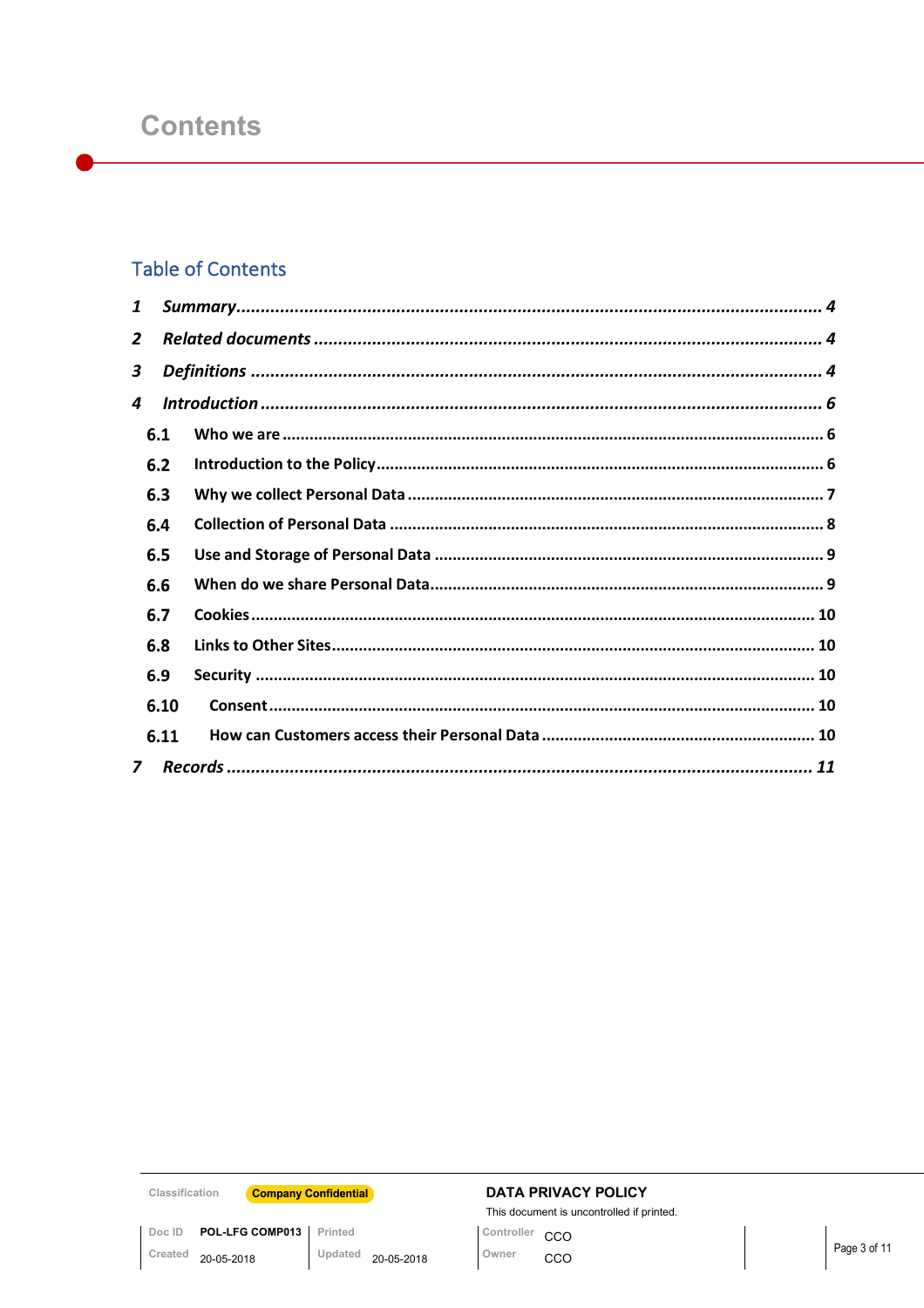## **1 Summary**

| <b>Purpose</b>                                                                                                                                      | The Group's Data Privacy Policy is established to:                                                                              |
|-----------------------------------------------------------------------------------------------------------------------------------------------------|---------------------------------------------------------------------------------------------------------------------------------|
|                                                                                                                                                     | Detail the way the Group is collecting, storing, maintaining, and distributing<br>$\bullet$<br>personal data of its customers.  |
| Scope                                                                                                                                               | This policy applies to:                                                                                                         |
|                                                                                                                                                     | Lulu Financial Group, its associates, affiliates, branches, partners, or third-<br>$\bullet$<br>party agents or correspondents. |
| The functional responsibility for implementing this policy lies with the Chief<br><b>Functional</b><br>Compliance Officer.<br><b>Responsibility</b> |                                                                                                                                 |

## **2 Related documents**

| <b>Policies</b>             | POL-LFG AML/CFT Policy       |
|-----------------------------|------------------------------|
| <b>Procedures</b>           | PRD-LFG Corporate Governance |
| Work<br><b>Instructions</b> |                              |
| <b>Forms</b>                |                              |
| <b>Other</b>                |                              |

## **3 Definitions**

| Term or<br><b>Acronym</b> | <b>Description</b>                                                                                                                                                                                                                                       |
|---------------------------|----------------------------------------------------------------------------------------------------------------------------------------------------------------------------------------------------------------------------------------------------------|
| Audit                     | A systematic and documented verification process of objectively obtaining and<br>evaluating evidence to determine whether the Group is conforming to the<br>Regulations, policies, procedures, and practices to comply with legislative<br>requirements. |
| CCO                       | <b>Chief Compliance Officer</b>                                                                                                                                                                                                                          |
| CIA                       | Chief Internal Auditor                                                                                                                                                                                                                                   |
| Group                     | Lulu Financial Group, its associates, subsidiaries and branches.                                                                                                                                                                                         |

| <b>Company Confidential</b><br>Classification |                       | <b>DATA PRIVACY POLICY</b>                |              |
|-----------------------------------------------|-----------------------|-------------------------------------------|--------------|
|                                               |                       | This document is uncontrolled if printed. |              |
| <b>POL-LFG COMP013</b><br>Doc ID              | Printed               | Controller<br>CCO                         |              |
| Created<br>20-05-2018                         | Updated<br>20-05-2018 | Owner<br><b>CCO</b>                       | Page 4 of 11 |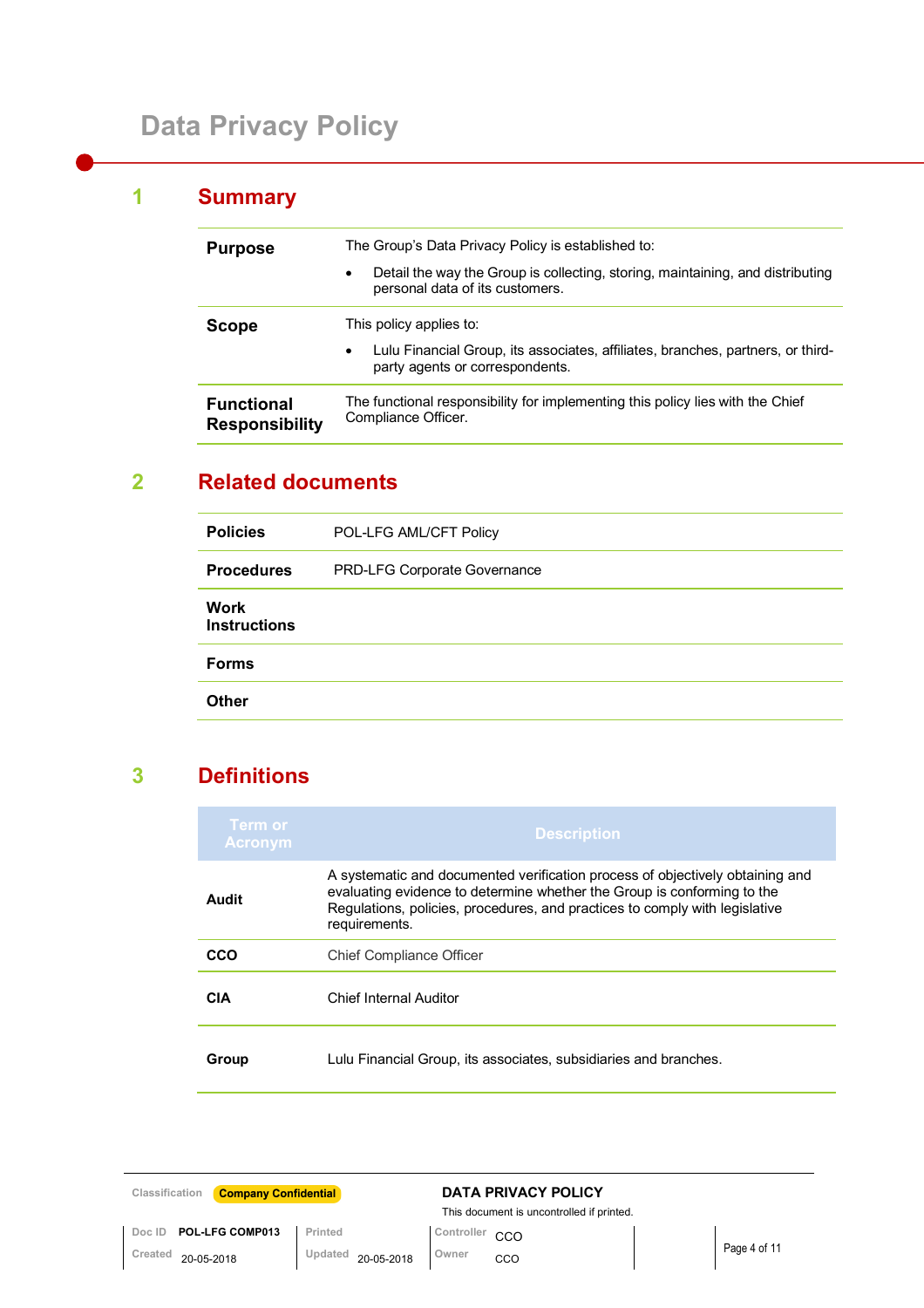| Customer        | Any individual or corporate that has been formally on-boarded and registered<br>with the Group                                                      |
|-----------------|-----------------------------------------------------------------------------------------------------------------------------------------------------|
| Fraud           | The intentional, false representation or concealment of a material fact for the<br>purpose of inducing another to act upon it to his or her injury. |
| <b>Platform</b> | Any channel used to provide the products and services of the Group to the<br>Customer, i.e. the Branch, the WebApp, the Mobile App etc.             |

### **Classification Company Confidential DATA PRIVACY POLICY**

This document is uncontrolled if printed.

Doc **ID POL-LFG COMP013** Printed<br>Created 20-05-2018 Updated 20-05-2018 Owner CCO

Page 5 of 11 **Created** 20-05-2018 **Updated** 20-05-2018 **Owner** CCO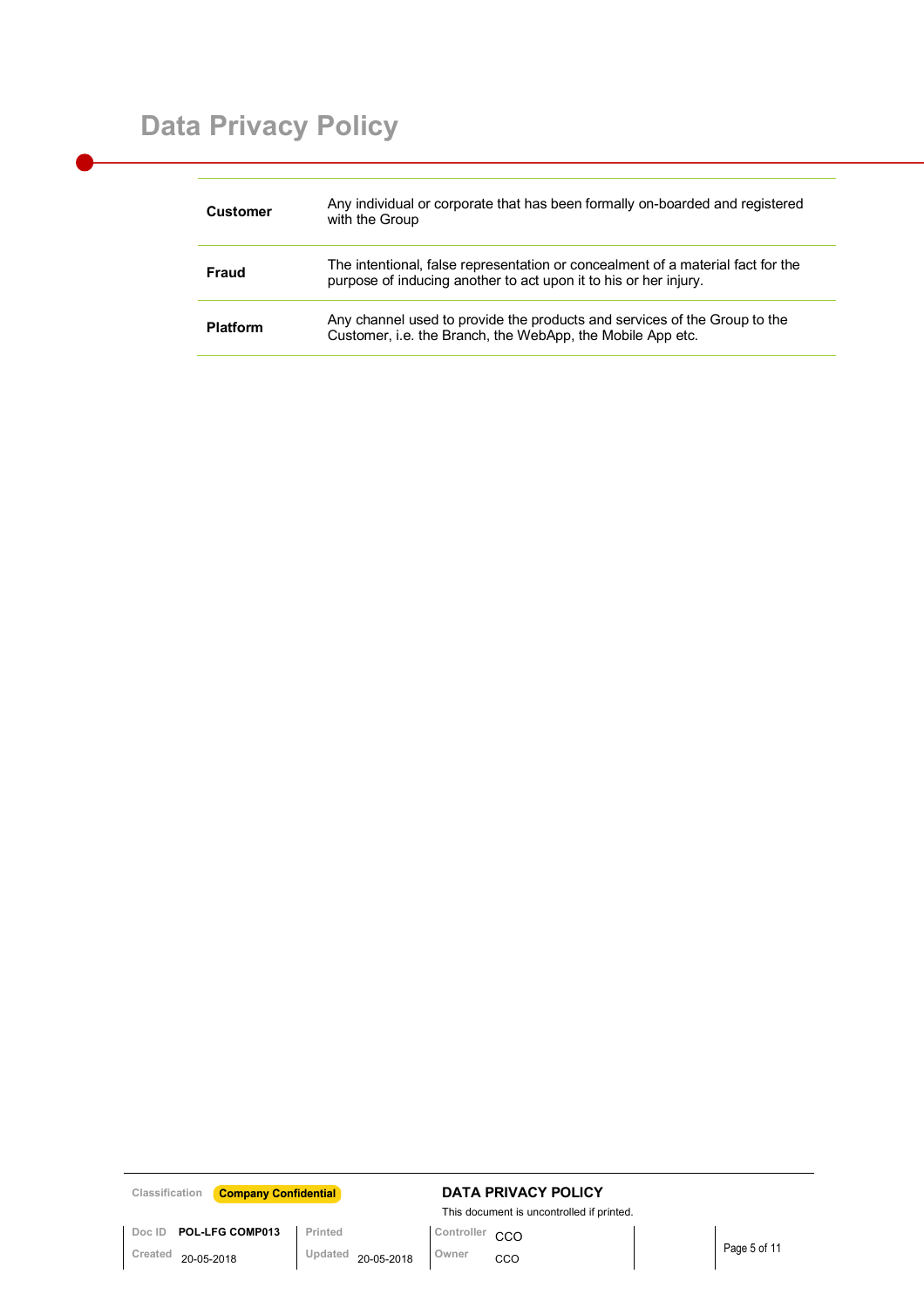### **4 Introduction**

The Group introduces a new Data Protection Policy to be distributed among all its employees, internal and external stakeholders, and third-party related persons and entities; in this policy, it describes the methodologies and tools used in order to identify, collect, maintain, store, and retrieve any kind of personal data related to external and internal entities.

## **5 Policy Statement**

The Management of the Group is responsible for the identification of the data that is included under this Policy, and makes sure the articles within this Policy is followed at alla times.

Each member of the management team will be familiar with the types of improprieties that might occur within his or her area of responsibility, and be alert for any indication or irregularity related to the Policy.

Any irregularity that is detected must be reported immediately to the the CCO and CIA, or other affected functions within or outside the Group so as to be assessed and acted upon immediately.

## **6 Policy Notes**

 $6.1$ **Who we are**

We, members of the **Lulu Financial Group**, are registered and licensed by the Central Bank of the country we operate in, and referred in this Privacy Policy as 'We', 'Us', 'Our' (including all grammatical variations).

#### $6.2$ **Introduction to the Policy**

This data privacy policy ("Privacy Policy") published and shared by the Group governs the use of personal and financial data supplied by our customer availing any of our services whether on our website, mobile app or through any other medium ("Platform").

The Customer's trust is most important to us, which is why we are committed to ensure that the Customer's privacy is secured and protected. We want to strengthen that trust by being transparent with how we collect, use and protect the Customer's Personal Data (*defined hereinafter*).

The information that the Customer shares with us, enables us to provide the Customer with, and allows us to constantly improve our Services such as (i) remittance services via the Lulu Platform; (ii) various value-added services like bill payments, insurance and banking related services; (iii) salary credit services (collectively referred to as "Services"). For example,

| <b>Company Confidential</b><br>Classification |                       | DATA PRIVACY POLICY<br>This document is uncontrolled if printed. |              |
|-----------------------------------------------|-----------------------|------------------------------------------------------------------|--------------|
| <b>POL-LFG COMP013</b><br>Doc ID              | Printed               | Controller CCO                                                   |              |
| Created<br>20-05-2018                         | Updated<br>20-05-2018 | Owner<br>CCO                                                     | Page 6 of 11 |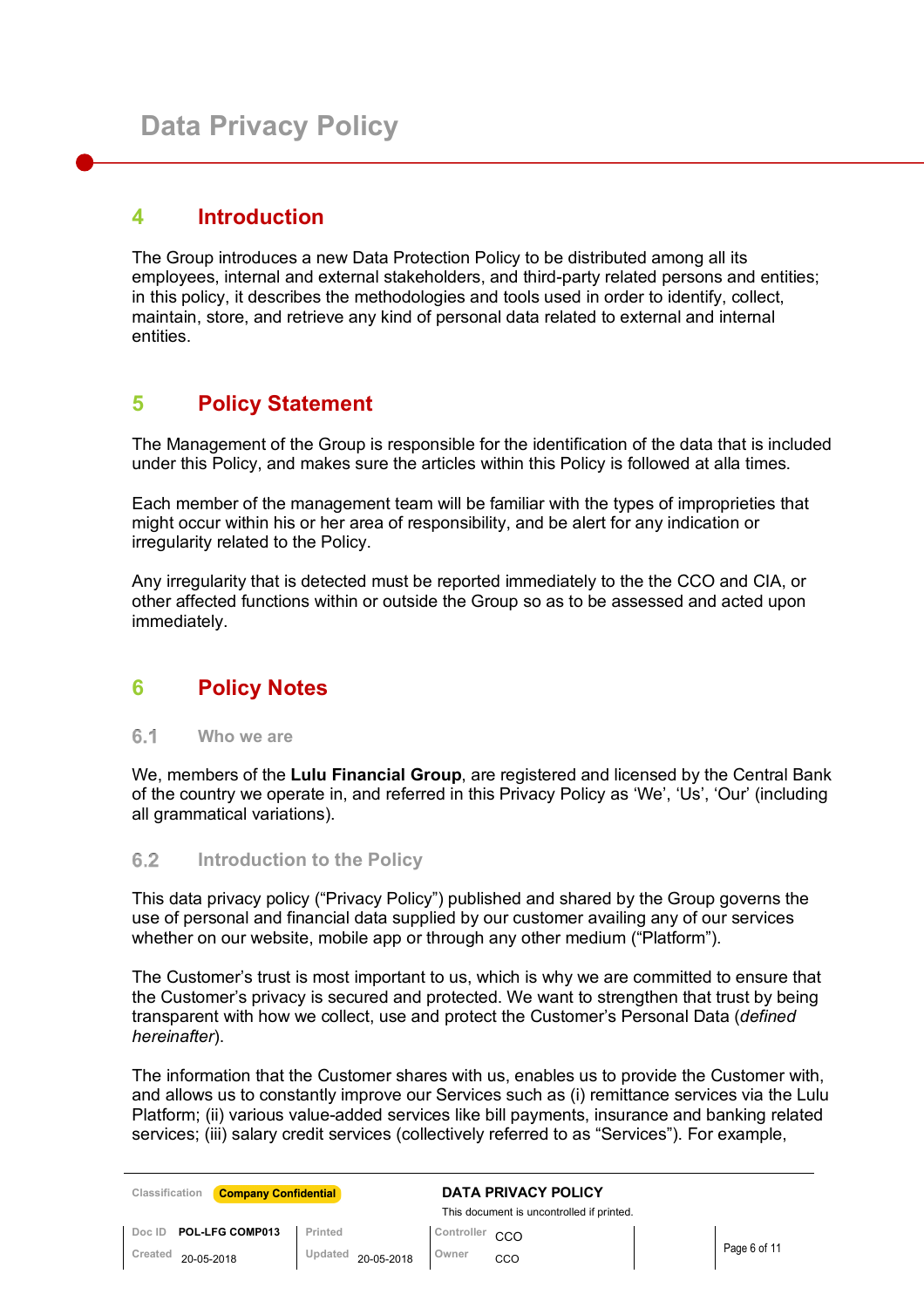certain services such as remittances are only available once the Customer has gone through the Know-Your-Customer (KYC) process – this is to ensure that all transactions on the Platform are legal and follow the rules set by the **AML/CFT Laws and Regulations** and **Central Bank Directoves**.

To constantly provide the proper protection to the Personal Data, we may update this Data Privacy Policy periodically to keep it responsive with data privacy requirements, coverage and technology security advancements. We encourage our Customers to check this page from time to time to ensure that they are updated and pleased with any changes we made. The Customers are welcome to ask questions, and can email us at **customercare@luluexchange.com**.

#### 6.3 **Why we collect Personal Data**

We collect the Customer's Personal Data such as:

- name.
- date and place of birth,
- specimen signature or biometrics,
- present and permanent address,
- source of fund or income.
- name of employer or the nature or self-employment or business,
- contact details such as contact numbers and email address,
- mother's maiden name.
- and marital status

without limiting the generality of the purpose, to facilitate the Customer's transaction needs and avail of our products and services, among others:

- 1. Enhance the Customer's experience and improve, develop and determine tailored products to meet their preferences and needs;
- 2. Communicate relevant products and/or advisories to the Customers;
- 3. Show them relevant advertisements on and off our Services and measure the effectiveness and reach of ads and Service;
- 4. Abide by any safety, security, public service or legal requirements and processes; and
- 5. Process information for statistical, analytical, and research purposes

Furthermore, we collect the Personal Data to the extent necessary to comply with the requirements of the law and legal process, such as a legal and regulatory obligation of the Anti-Money Laundering Acts, or to prevent imminent harm to public security, safety or order.

We also need the Personal Data for statistical, analytical, and research purposes to create anonymous and aggregate reports, which enables us to provide a better service to each of our Customers.

| Classification | <b>Company Confidential</b> |  |
|----------------|-----------------------------|--|
|----------------|-----------------------------|--|

### **Classification DATA PRIVACY POLICY**

This document is uncontrolled if printed.

**Doc ID POL-LFG COMP013 Printed CO CO** Created <sub>20-05-2018</sub> Updated <sub>20-05-2018</sub> Owner CCO **Page 7 of 11** Page 7 of 11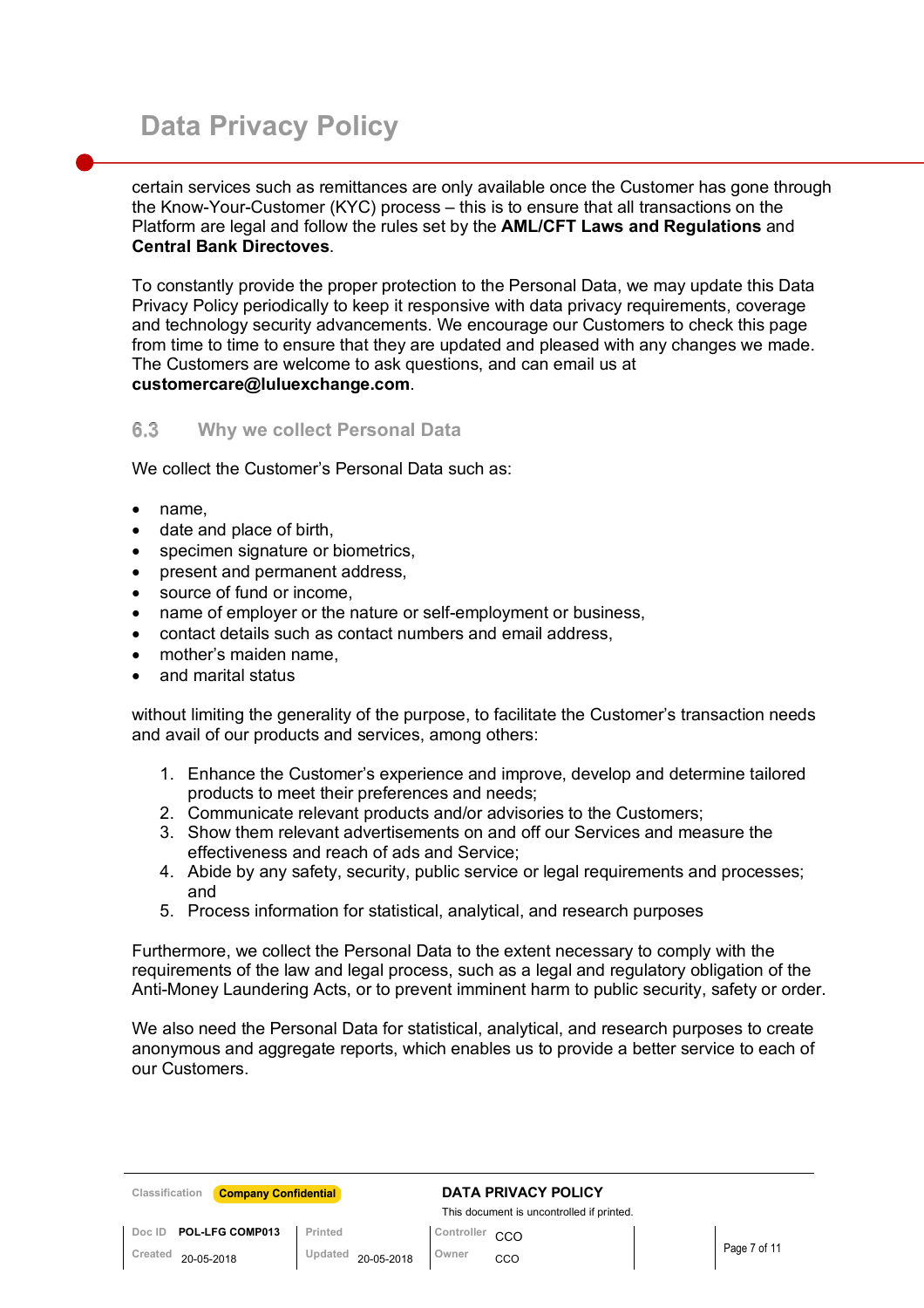#### 64 **Collection of Personal Data**

We collect the following types of Personal Data in order to provide the Customer with the usage of the Platform, and to help us personalize and improve the Customer's experience.

**Information we collect automatically:** When the Customer uses the Platform, we collect information sent to us by the Customer's computer, mobile phone or other access device. The information sent to us includes, but is not limited to, the following:

- data about the pages they access,
- computer IP address,
- device ID or unique identifier.
- device type,
- geo-location information,
- computer and connection information,
- mobile network information,
- statistics on page views,
- traffic to and from the sites.
- referral URL, ad data, and
- standard web log data and other information.

**Information the Customer provides to us:** We may collect and store any information the Customer provide us when they use the Platform, including when they add information on a web form, add or update their account information, participate in chats, or dispute resolutions, or when the Customer otherwise correspond with us regarding the Services.

In addition, when the Customer registers with us for the first time on the Platform or uses the Services, we may collect the following types of information:

- Contact information, such as the Customer's name, address, phone, email and other similar information.
- Financial information, such as the full bank account numbers and/or related information that the Customer wishes to link to our Platform or give us when they use the Services.
- Detailed Personal Data such as the Customer's date of birth or national ID number.

**Information from other sources:** We may also obtain information about Customers from third parties such as credit bureaus and identity verification services.

**Authentication and Fraud Detection:** In order to help protect the Customers from fraud and to prevent misuse of Personal Data, we may collect information about them and their interaction with the Platform. We may also evaluate their computer, mobile phone or other access device to identify any malicious software or activity.

**Using Services via Mobile Devices:** We may offer the Customers the ability to connect with the Platform using a mobile device, either through a mobile application or via a mobile optimized website. The provisions of this Data Privacy Policy apply to all such mobile access and use of mobile devices.

When the Customer downloads or uses the Platform, or accesses one of our mobile optimized sites, we may receive information about their location and their mobile device, including a unique identifier for their device. We may use this information to provide the Customers with location-based services, such as personalized content based on the geography of the Customer. Most mobile devices allow the Customer to control and/or disable location services in the device's setting's menu. If the Customer has questions about

| Classification | <b>Company Confidential</b> |         |                    |                | <b>DATA PRIVACY POLICY</b>                |              |
|----------------|-----------------------------|---------|--------------------|----------------|-------------------------------------------|--------------|
|                |                             |         |                    |                | This document is uncontrolled if printed. |              |
| Doc ID         | POL-LFG COMP013             | Printed |                    | Controller CCO |                                           |              |
| Created        | 20-05-2018                  |         | Updated 20-05-2018 | Owner          | CCO                                       | Page 8 of 11 |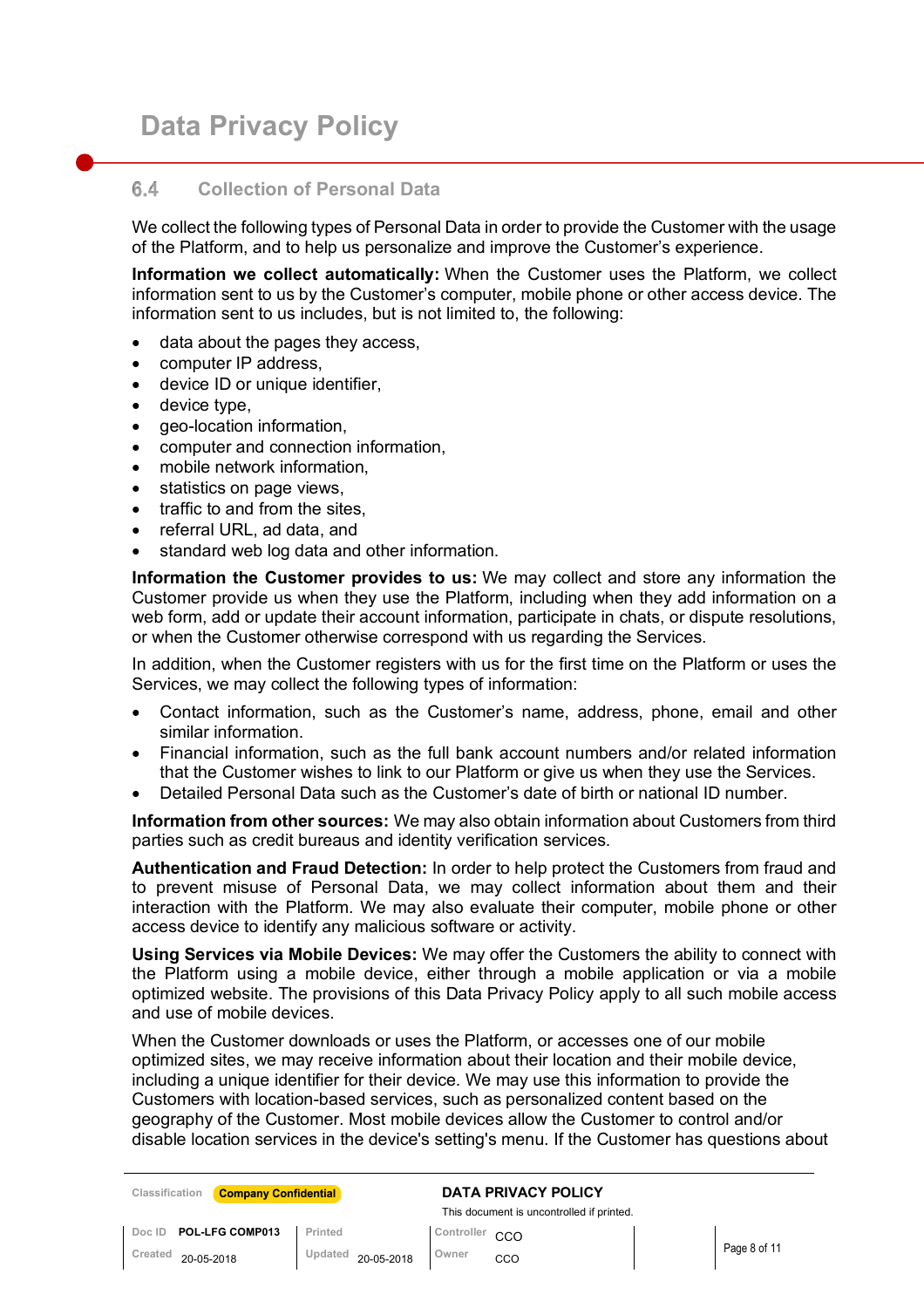how to disable their device's location services, we recommend them to contact their mobile service carrier or the manufacture of their particular device.

#### $6.5$ **Use and Storage of Personal Data**

We use Personal Data to provide the Customers with services and products the Customers explicitly request for, to resolve disputes, troubleshoot concerns, help promote safe services, provide Services, measure consumer interest in Services, inform them about offers, products, services, updates, customize their experience, detect and protect us against error, fraud and other criminal activity, enforce our terms and conditions, etc. We may occasionally ask the Customers to complete optional online surveys. These surveys may ask the Customers for contact information and demographic information (like postal code, age, gender, etc.). We use this data to customize their experience on the Platform, providing them with suggestions that we think they might be interested in and to display such suggestions according to their preferences highlighted in such surveys.

The security of the Customer's Personal Data, in paper and electronic format, is important to us and we take reasonable steps to protect it from misuse, interference, loss, unauthorized access, modification, and unauthorized disclosure by establishing and enforcing organizational, physical and technical security measures. When there is a need for us to store the Personal Data with a third-party data storage provider, we use contractual arrangements to ensure that those providers take appropriate measures that are aligned with the industry best practices in the data privacy and information security industry. We will keep copies of the Customer's registration and transaction records **for minimum 10 years in adherence with the requirement of the Central Banks and other countries Laws and Regulations**. The Personal Data will be destroyed in irretrievable and unusable form in adherence with our physical and/or technical information security measures when retention is no longer required.

We will not sell, share or rent the Customer's Personal Data to any 3rd party or use the Customer's email address/mobile number for unsolicited emails and/or SMS other than for any transactional communication. Any emails and/or SMS sent by us will only be in connection with the provision of agreed services and products and this Privacy Policy. Periodically, we may reveal general statistical information about us and our users, such as number of visitors, number and type of services availed, etc. We reserve the right to communicate the Customer's Personal Data to any third party that makes a legally-compliant request for its disclosure.

#### $6.6$ **When do we share Personal Data**

There are times, when we need to share the Personal Data, and we would always ask the Customers for their consent. This is unless it would be used to comply with legal and regulatory mandates set by appropriate government agencies or when sharing the Personal Data with our group companies and affiliates. With the Customer's consent, we would share their Personal Data with contracted third-party service providers for processing, marketing, research and other specified legitimate purpose. In these instances, we will ensure that the Personal Data will be secured and protected under the terms of a data sharing agreement or any other relevant agreement made with parties that can demonstrate sufficient organizational, physical and technical security measures to protect Personal Data.

| Classification | <b>Company Confidential</b> |                    |                | <b>DATA PRIVACY POLICY</b>                |              |
|----------------|-----------------------------|--------------------|----------------|-------------------------------------------|--------------|
|                |                             |                    |                | This document is uncontrolled if printed. |              |
|                | Doc ID POL-LFG COMP013      | Printed            | Controller CCO |                                           |              |
| Created        | 20-05-2018                  | Updated 20-05-2018 | Owner          | CCO                                       | Page 9 of 11 |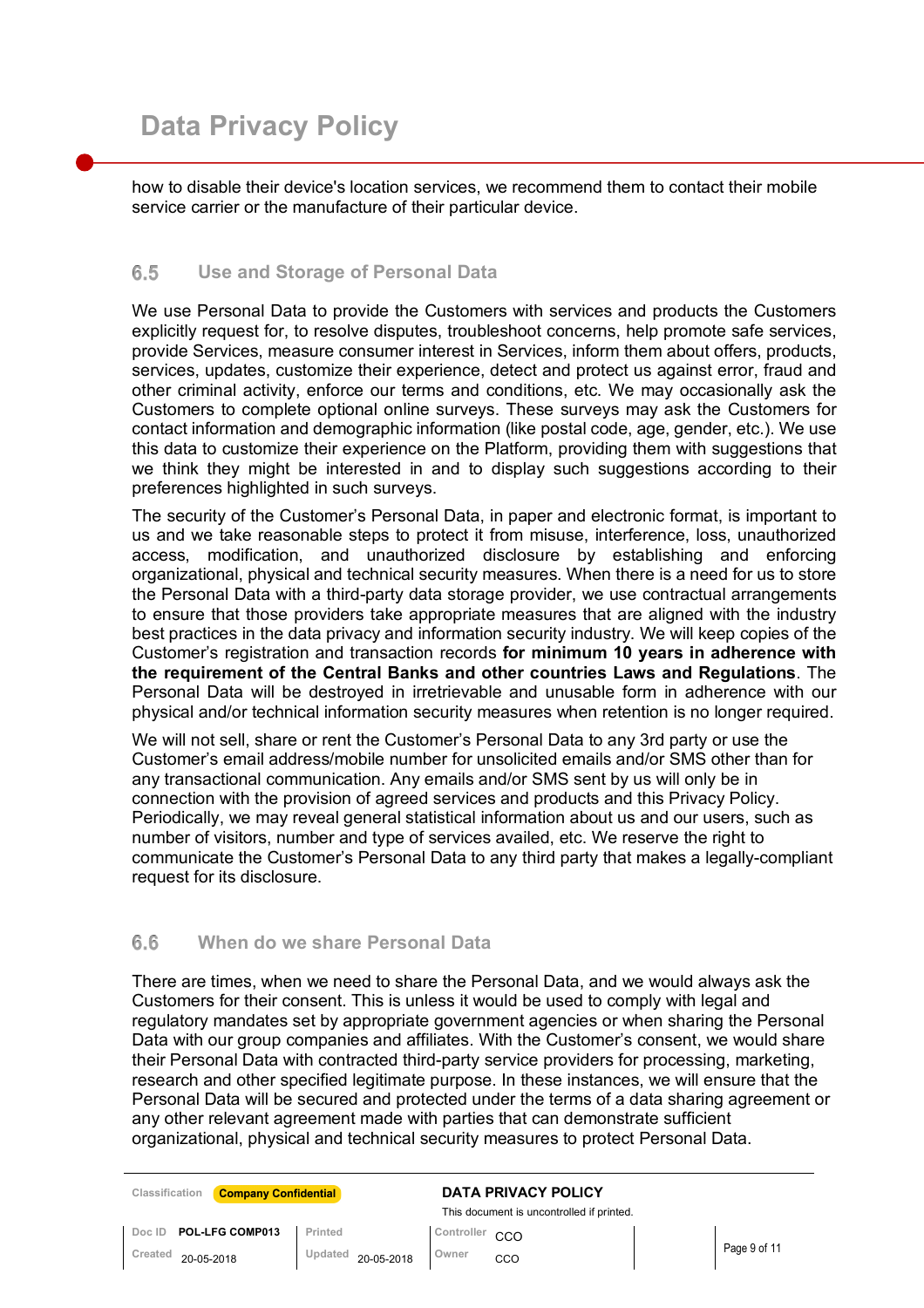#### 6.7 **Cookies**

A "cookie" is a small piece of information stored by a web server on a web browser so it can be later read back from that browser. We use cookie and tracking technology depending on the features offered. No Personal Data will be collected via cookies and other tracking technology; however, if the Customer previously provided personally identifiable information, cookies may be tied to such information. Aggregate cookie and tracking information may be shared with third parties..

#### 6.8 **Links to Other Sites**

Our Platform links to other websites that may collect personally identifiable information about the Customers. We are not responsible for the privacy practices or the content of those linked websites. The Customers are advised to use their discretion while clicking on any such links.

#### $6.9$ **Security**

We have stringent security measures in place to protect the loss, misuse, and alteration of the information or Personal Data under our control. Whenever the Customer changes or accesses the Customer's account information, we offer the use of a secure server. Once the Personal Data is in our possession we adhere to strict security guidelines, protecting it against unauthorized access.

#### $6.10$ **Consent**

By using and/or visiting the Platform, using our Services and/or by providing the Customer's Personal Data, the Customers consent to the collection and use of the information they disclose on the Platform in accordance with this Privacy Policy, including but not limited to their consent for sharing their information as per this privacy policy.

#### $6.11$ **How can Customers access their Personal Data**

As we are a transparent organization, the Customers will always have a way to access or correct their Personal Data unless there are practical, contractual and legal reasons that would prevent us from doing so. We would just need ample time to provide or correct that information for the Customers, but rest assured it would be completed. The Customers can let us know what they think, and if they are in need of any assistance on their data privacy needs or concerns, they can email us at: **customercare@luluexchange.com**.

| <b>Company Confidential</b><br>Classification |                       | <b>DATA PRIVACY POLICY</b><br>This document is uncontrolled if printed. |            |
|-----------------------------------------------|-----------------------|-------------------------------------------------------------------------|------------|
| <b>POL-LFG COMP013</b><br>Doc ID              | Printed               | Controller CCO                                                          | Page 10 of |
| Created<br>20-05-2018                         | Updated<br>20-05-2018 | Owner<br>cco                                                            |            |